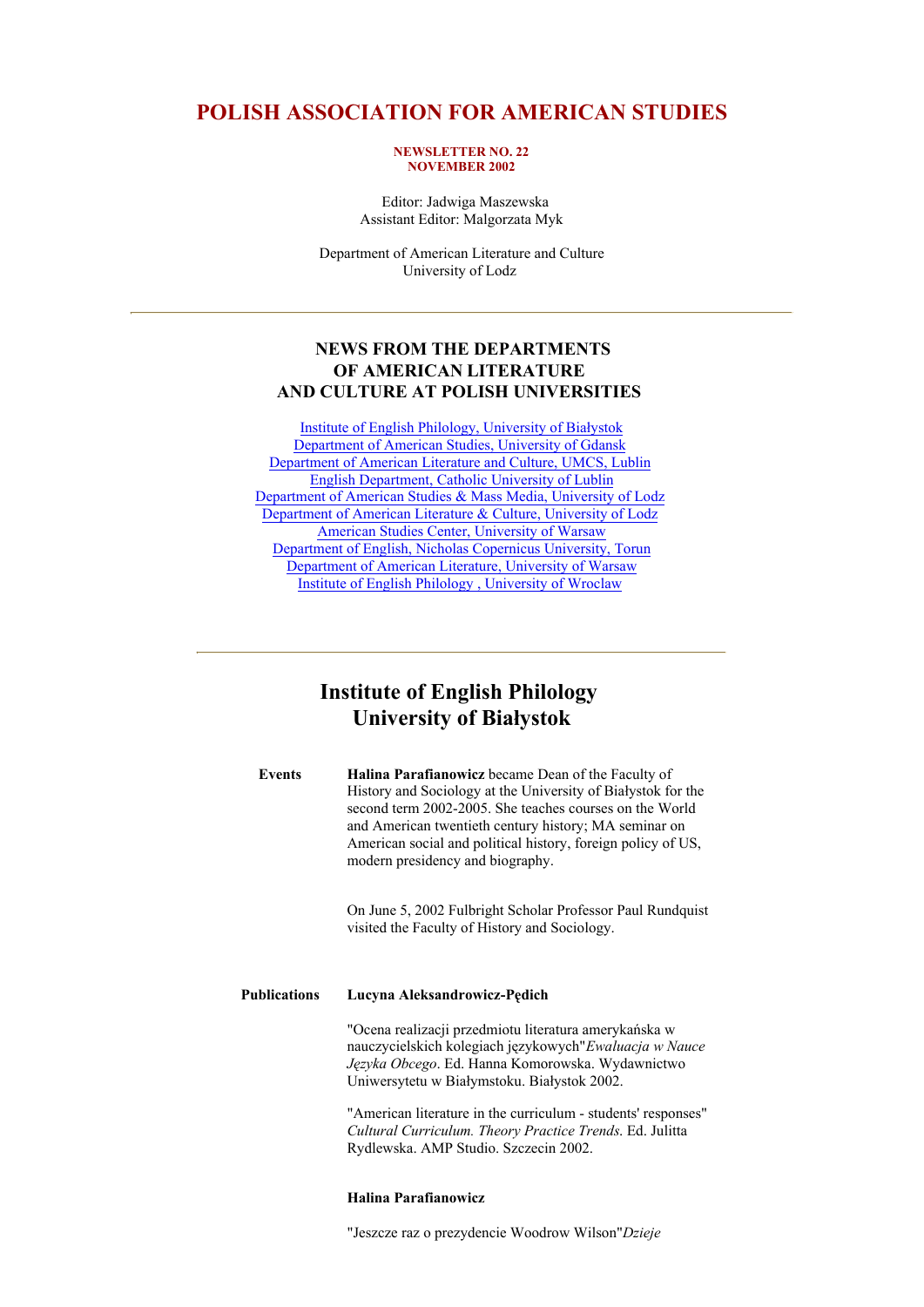*Najnowsze*, Vol. 3, 2002.

"Nawiązanie stosunków dyplomatycznych ZSRR i USA w 1933r. Echa prasowe"*Księga Pamiątkowa Profesora Stanisława Sierpowskiego*. Wydawnictwo Uniwersytetu Adama Mickiewicza, Poznań, 2002.

## **Department of American Studies at the University of Gdansk**

**Cheryl Alexander Malcolm**

## **Publications**

**and activities**

*BOOKS*

*The Good Wife* - poetry under the pseudonym Georgia Scott - 2nd edition, revised and expanded (Poetry Salzburg, 2002), available from http://www.poetrysalzburg.com

#### *ESSAYS*

"The Lucky Ones? Child Evacuees and the Legacy of the Holocaust" The Legacy of the Holocaust: Children and the Holocaust Ed. by Zygmunt Mazur et al. Jagiellonian UP, 2002.

"A Good Pole in Yavneh: Cynthia Ozick's The Shawl" Studies in American Jewish Literature 21.2002. Ed. by Daniel Walden, University of Nebraska Press.

"Jewish Faith and American Identity: A Literary Perspective" Spirituality and Religion in American Culture. Ed. by Matthew Sweney and Michel Peprnik. Palacky University, 2002.

Poetry - under the pseudonym Georgia Scott.

#### *PUBLICATIONS*

14 poem sequence and 4 other poems in *Poetry Salzburg Review* 3.2002 6 poems in *Steaua* 2-3.2002 (in Romanian translation).

## *PERFORMANCE READINGS*

In September and October, she went on a reading tour of the USA with the support of the Polish Embassy in Washington and several universities at which *The Good Wife* is on the curriculum. In Iowa, she gave performance readings from *The Good Wife* at Bertha Martin Theatre with the sponsorship of the Martha Ellen Tye Guest Artist Fund and at Heritage Hall as part of the program "Events on the Hill." She also gave performances at Georgetown University in Washington D.C. and Emmanuel College in Boston and at area bookstores.

On the invitation of the Austro-American Society for Styria, she gave a performance reading at Literaturcafe in Graz,

**Conferences** On September 12, 2002, **Halina Parafianowicz** delivered a paper "Americanization of Inter-War Poland and the Spread of the American Dream in Central and Eastern Europe" at the conference at Charles University, Prague.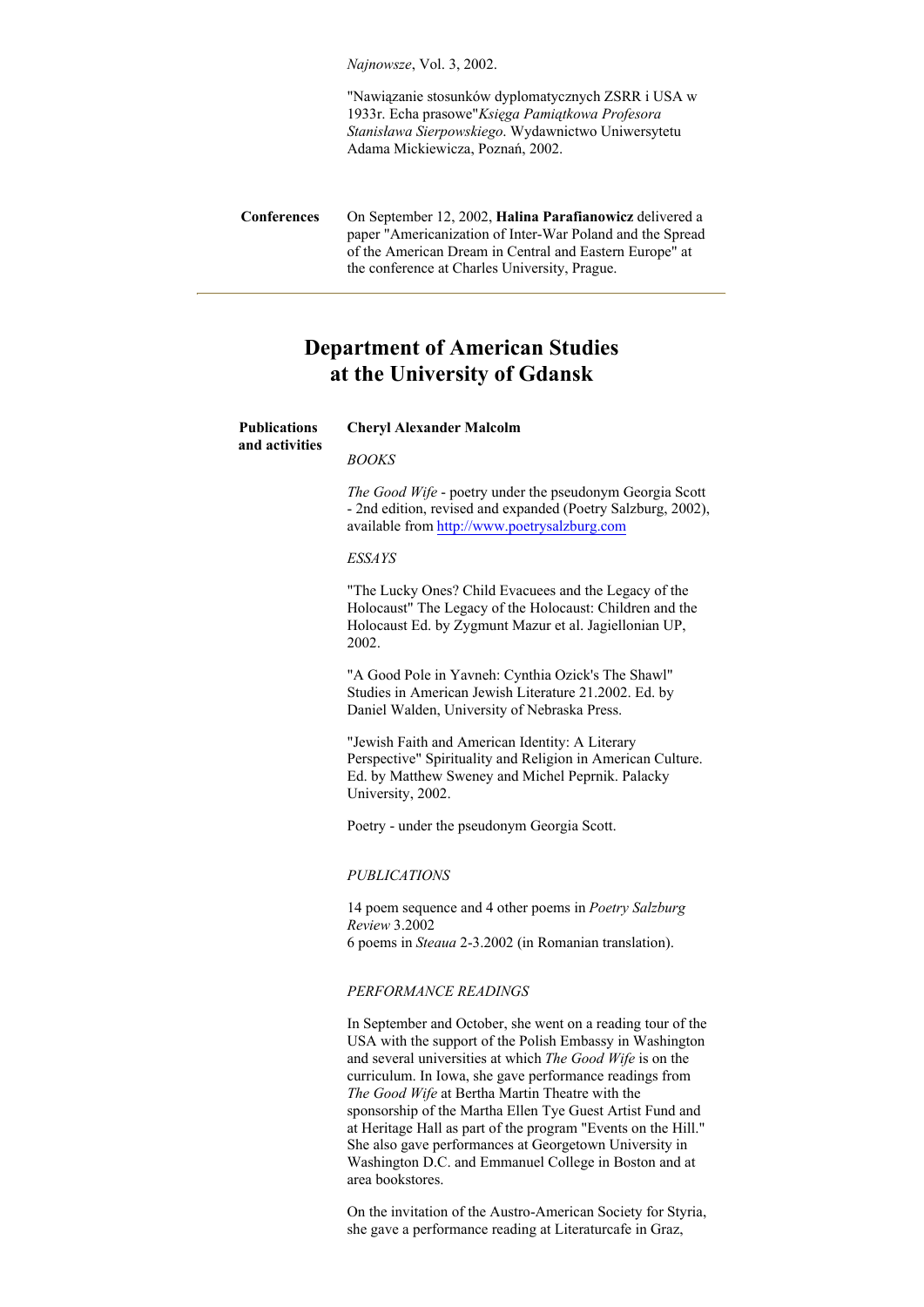Austria, in October.

With the support of the American Embassy in Prague, she joined Galway Kinnell, Jerome Rothenberg, and Sylvester Pollet to read her poetry at the international festival "Poetry Without Borders" in October.

## *CONFERENCES*

At Salzburg University in October, she gave a paper on Jewish and Polish stereotypes at the conference "Drama Translation and Theatre Practice."

In Padua in June, she gave a paper on Jewish humor and David Henry Hwang's M. Butterfly at "Sites of Ethnicity" the biennial conference of MESEA.

## *GUEST LECTURES AND TEACHING*

At Georgetown University, she gave a lecture on poetry in October.

At Rhode Island College, she team taught a class in poetry with Amritij Singh.

At Mount Mercy College in Iowa, she conducted poetry workshops in September.

At Joensuu University in Finland, she taught a summer course on Jewish American Women Writers.

# **Department of American Literature and Culture UMCS Lublin**

http://klio.umcs.lublin.pl/~ptsazlka/dalc/dalc.htm

**Events** In May 2005 **Christopher Hill**, the Ambassador of the United States, met with students of the department and delivered a lecture "War on Terrorism: What's Next."

> In the same month **Marjorie Piechowiak** from DePaul University talked to the Department students and faculty about multicultural autobiography.

In June 2002 **Pawel Frelik** defended his doctoral dissertation titled "Man in the World of Technology in Postmodern American Science Fiction"

**Jerzy Durczak** was elected a member of the Advisory Board in The Society for Multi-Ethnic Studies: Europe and the Americas (MESEA)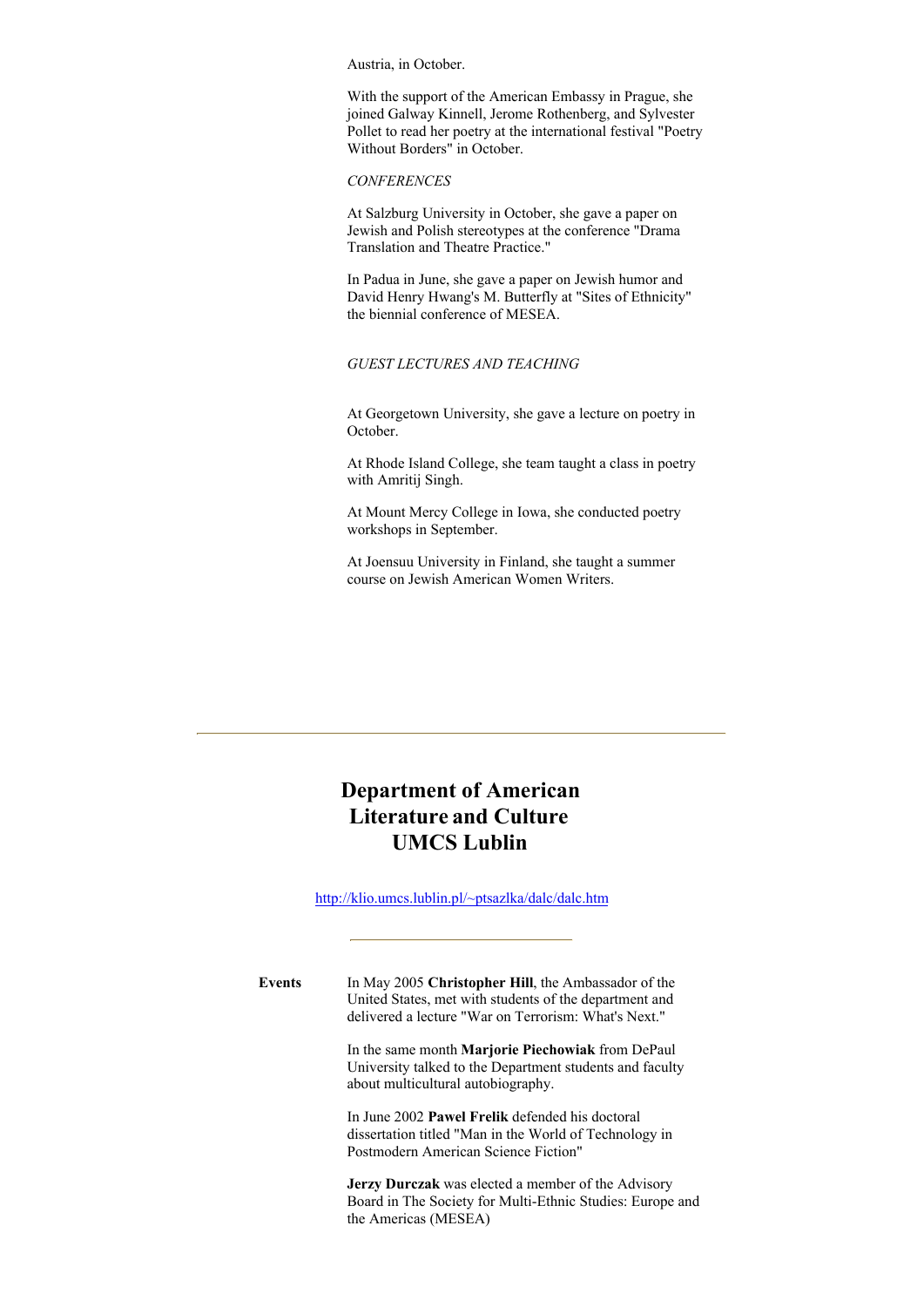In October 2002 the Department opened a new M. A. program in American Studies.

**Prof. Gary Harrington** from Salisbury University, Maryland, is a new Fulbright Chair in Lublin for the fall semester. His research and teaching areas are modern American fiction and drama.

The volume of the 2001 PAAS conference proceedings is out. Entitled *American Portraits and Self-Portraits* and edited by Jerzy Durczak and Pawel Frelik, the 456-page volume comprises 34 articles.

Two new members have joined the faculty of the department - **Magdalena Hebda** and **Mirella Czerwiec-Dykiel**.

**Publications Jerzy Durczak** (editor) & **Pawel Frelik** (assistant editor) *American Portraits and Self-Portraits* (Lublin: Maria Curie-Skłodowska University Press, 2002).

## **Joanna Durczak**

" Poezja Murzynów amerykańskich drugiej połowy XX wieku" (*Akcent*, 1-2, 2002).

#### **Dorota Janowska**

"Gdzie właściwie jest czarny tancerz?" (*Akcent*, 1-2 2002).

#### **Bianka Zarzycka**

"Opowiesci niewolnikow- zapiski białe na czarnym" (*Akcent*, 1-2 2002).

## **New courses Gary Harrington**: \* American Southern Renaissance \* Hemingway and Faulkner \* The American Shakespeare **Jerzy Durczak**: \* Contact and Conflict of Cultures in American Literature and Film \* New Realism **Joanna Durczak**: \* Contemporary Native American Fiction \* An American in the City, An American in the Wilderness **Pawel Frelik**: \* Seven SF Novels that Conquered the World **Conferences** In June **Joanna Durczak** conducted a workshop during the Summer School in American Studies at National University of Ostrov Academy, in Ostroh, Ukraine. In late June **Pawel Frelik** took part in the annual conference of Science Fiction Research Association, this time held in New Lanark in Scotland. **Jerzy Kutnik** spent four weeks in Christchurch, New Zealand, where he was a Fellow at the American Studies Center.

**Jerzy Durczak** delivered a paper at the American Literature on the Edge of the XX and XXI Centuries conference in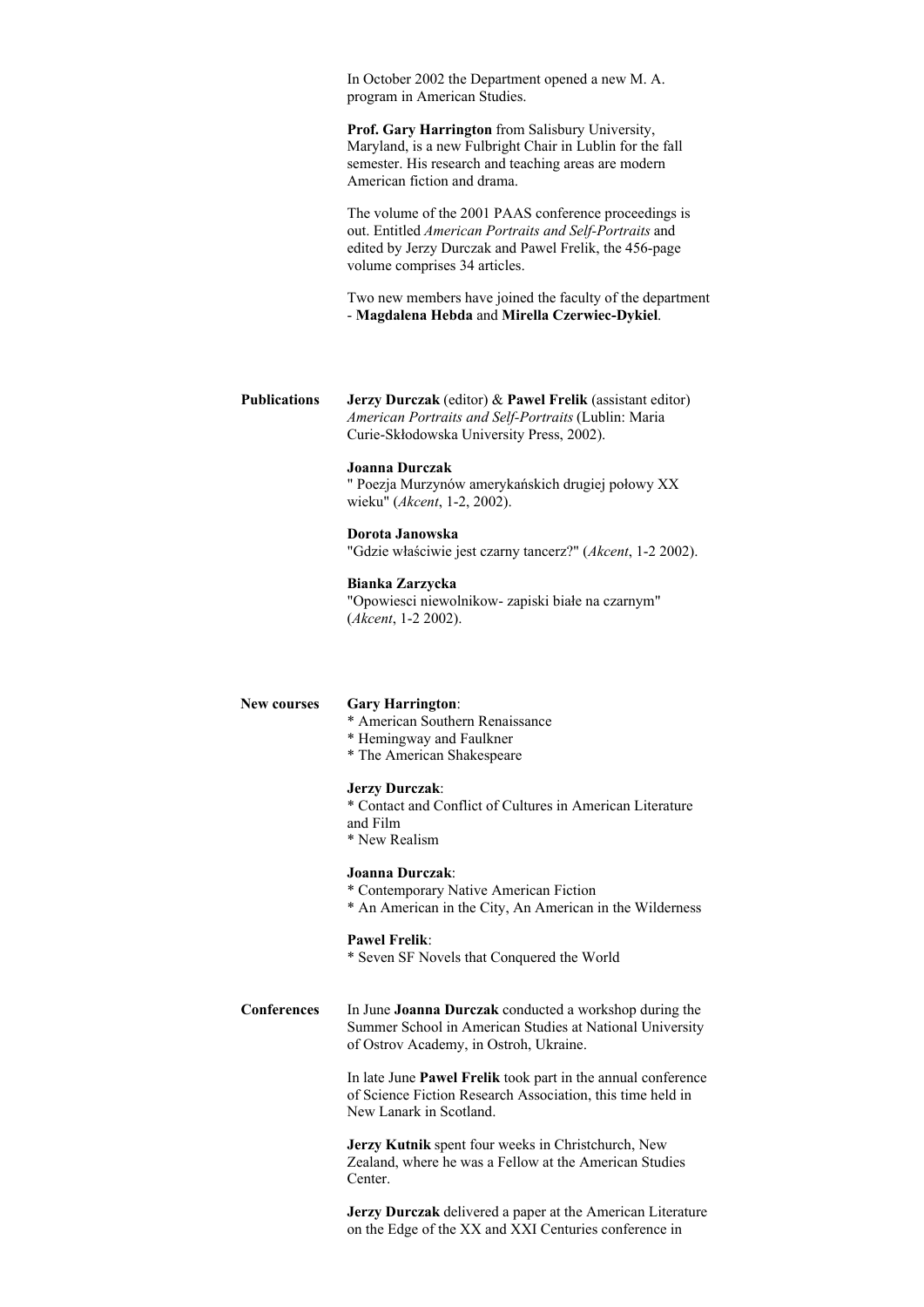## Kiev.

In September **Mirella Czerwiec-Dykiel** took part in the conference "Literature and Culture of Today's American South" organized by Department of American Literature and Culture, University of Łódź.

In October **Bianka Zarzycka** took part in the American Studies session of the Salzburg Seminar. The session was devoted to "The Politics of American Popular Culture: Here, There and Everywhere."

# **English Department, Catholic University of Lublin**

| Conferences         | Andrzej Antoszek became a Local Faculty Fellow of Civic<br>Education Project and participated in CEP's conference in<br>Hungary. CEP, supported by the Soros network, helps to<br>introduce Western standards of teaching into institutions of<br>higher education across Europe. |
|---------------------|-----------------------------------------------------------------------------------------------------------------------------------------------------------------------------------------------------------------------------------------------------------------------------------|
|                     | Urszula Niewiadomska-Flis participated in the Conference<br>on "Literature and Culture of Today's American South" held<br>in Łódź in September, 2002                                                                                                                              |
| <b>Publications</b> | Andrzej Antoszek<br>"Rap - gdzie się podziały te rymy z naszych podwórek?"<br>Akcent no.1-2 (87-88) 2002, pp. 254-264.                                                                                                                                                            |
|                     | Patrycja Baran<br>"Sula, albo wiedźma: czarna Ameryka w powieści Toni<br>Morrison" Akcent no. 1-2 (87-88) 2002, pp. 163-6.                                                                                                                                                        |
|                     | Visiting professors Prof. Marjorie Piechowski from Wisconsin spent the spring<br>semester at KUL as a Fulbright scholar. She is a professor in<br>Marquette University in Milwaukee. Prof. Piechowski<br>taught courses in "American Regionalism" and<br>"Autobiography."         |
| <b>Grants</b>       | In July and August 2002, Patrycja Baran participated in<br>the Fulbright American Studies Institute on Contemporary<br>American Literature organized by Northern Illinois<br>University in DeKalb, Illinois and Lake George, Colorado.                                            |
|                     | In the summer of 2002, Patrycja Baran spent three weeks<br>on a library grant in London University Library and The<br>British Library, this scholarship was sponsored by<br>Towarzystwo Przyjaciół KUL.                                                                           |
|                     | In the summer of 2002, Zofia Kolbuszewska spent two<br>months on a grant in the Catholic University of Leuven,                                                                                                                                                                    |

Belgium. This grant was possible thanks to the exchange between KULublin and KULeuven.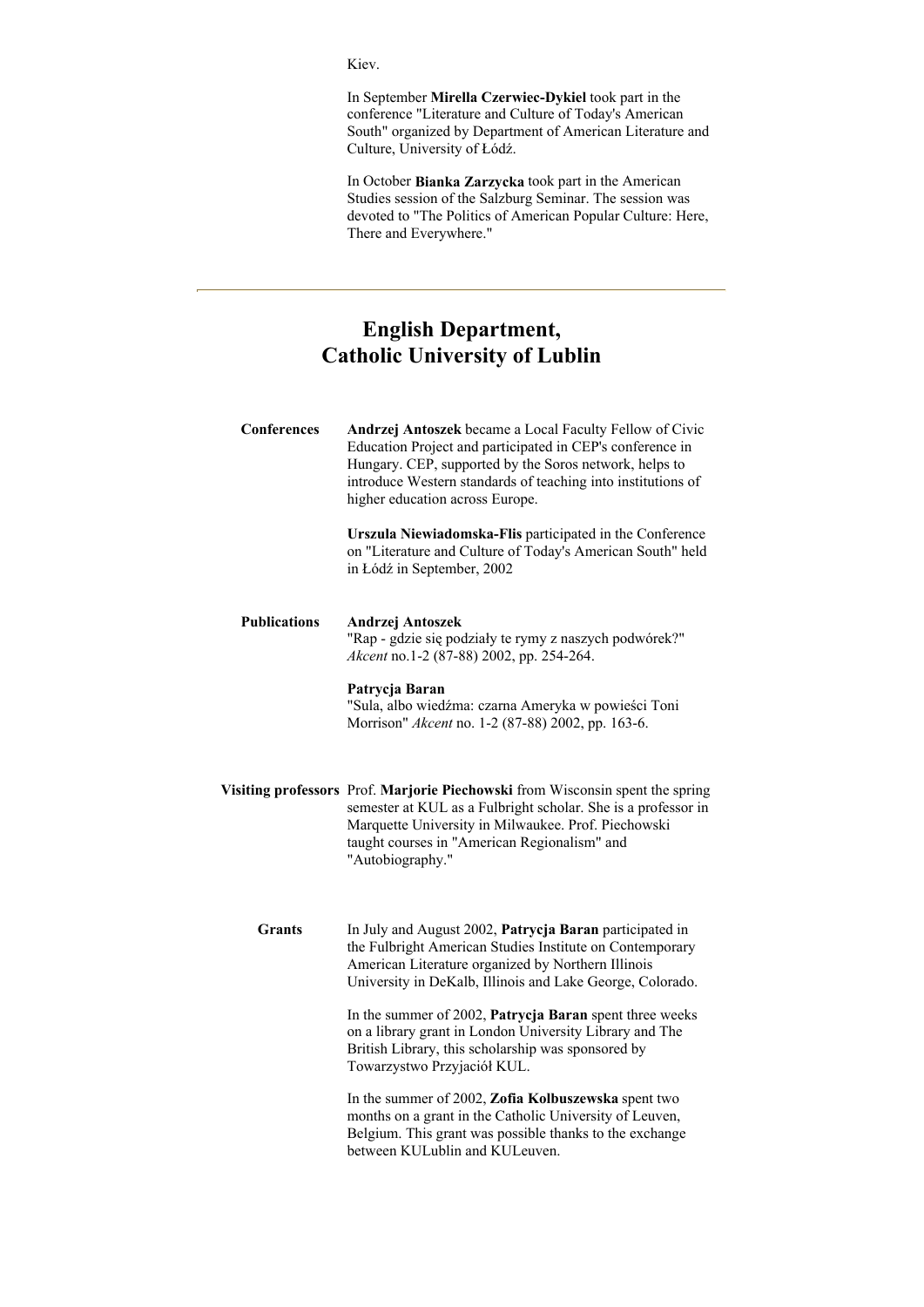**Activities Marjorie Piechowski**, a visiting Fulbright Professor, gave a lecture on "Small Town America" in our department, 11 April 2002.

> **Marjorie Piechowski**, a visiting Fulbright Professor, gave a lecture on "Autobiography: Giving Voice to Multicultural America" in our department, 16 May 2002.

# **Department of American Studies and Mass Media (AMS) University of Lódz**

| <b>Honors</b>              | Elżbieta H. Oleksy has been appointed an expert of the<br>European Commission for Women in Science                                                                                                                                                                                                                   |
|----------------------------|----------------------------------------------------------------------------------------------------------------------------------------------------------------------------------------------------------------------------------------------------------------------------------------------------------------------|
| Awards<br>and scholarships | Agnieszka Borkowska spent the spring semester at the<br>University of California, Riverside, as a Visiting Scholar on<br>a Kościuszko Foundation grant.                                                                                                                                                              |
|                            | Joanna Rydzewska is spending the 2002/03 academic year<br>at the University of California, Berkeley, as a Fulbright<br>scholar.                                                                                                                                                                                      |
| <b>Conferences</b>         | International Conference "Research and Scholarship in<br>Integration Processes: Poland - USA - EU," June 20-22,<br>2002. The conference was co-organized with the<br>Philological Faculty, University of Łódź, Technical<br>University of Łódź, European Institute, Łódź, and the<br>Polish-US Fulbright Commission. |
| <b>Activities</b>          | On September 11, 2002, Agnieszka Borkowska was<br>interviewed by the Radio Łódź on American reality and<br>culture.                                                                                                                                                                                                  |
|                            | Elżbieta H. Oleksy taught a unit Gender and Race in<br>American Cinema during an American Studies Seminar:<br>"Ethnicity and Gender in the United States," on March<br>14-16, 2002.                                                                                                                                  |
|                            | Wiesław Oleksy taught a unit Ethnic and Racial Conflict<br>Resolution during an American Studies Seminar: "Ethnicity<br>and Gender in the United States," on March 14-16, 2002.                                                                                                                                      |
|                            | Tomasz Płudowski taught a unit The Social Construction<br>of Manhood in America during an American Studies<br>Seminar: "Ethnicity and Gender in the United States," on<br>March 14-16, 2002.                                                                                                                         |
|                            | In May 2002 Tomasz Płudowski taught a seminar on<br>American and Polish political communication at the<br>University of Surrey, London, UK.                                                                                                                                                                          |
|                            | Tomasz Płudowski's presentation: "The Coverage of 9/11<br>and its Aftermath in the Polish Media" was a part of a panel<br>on mediated reactions to September 11 around the world,                                                                                                                                    |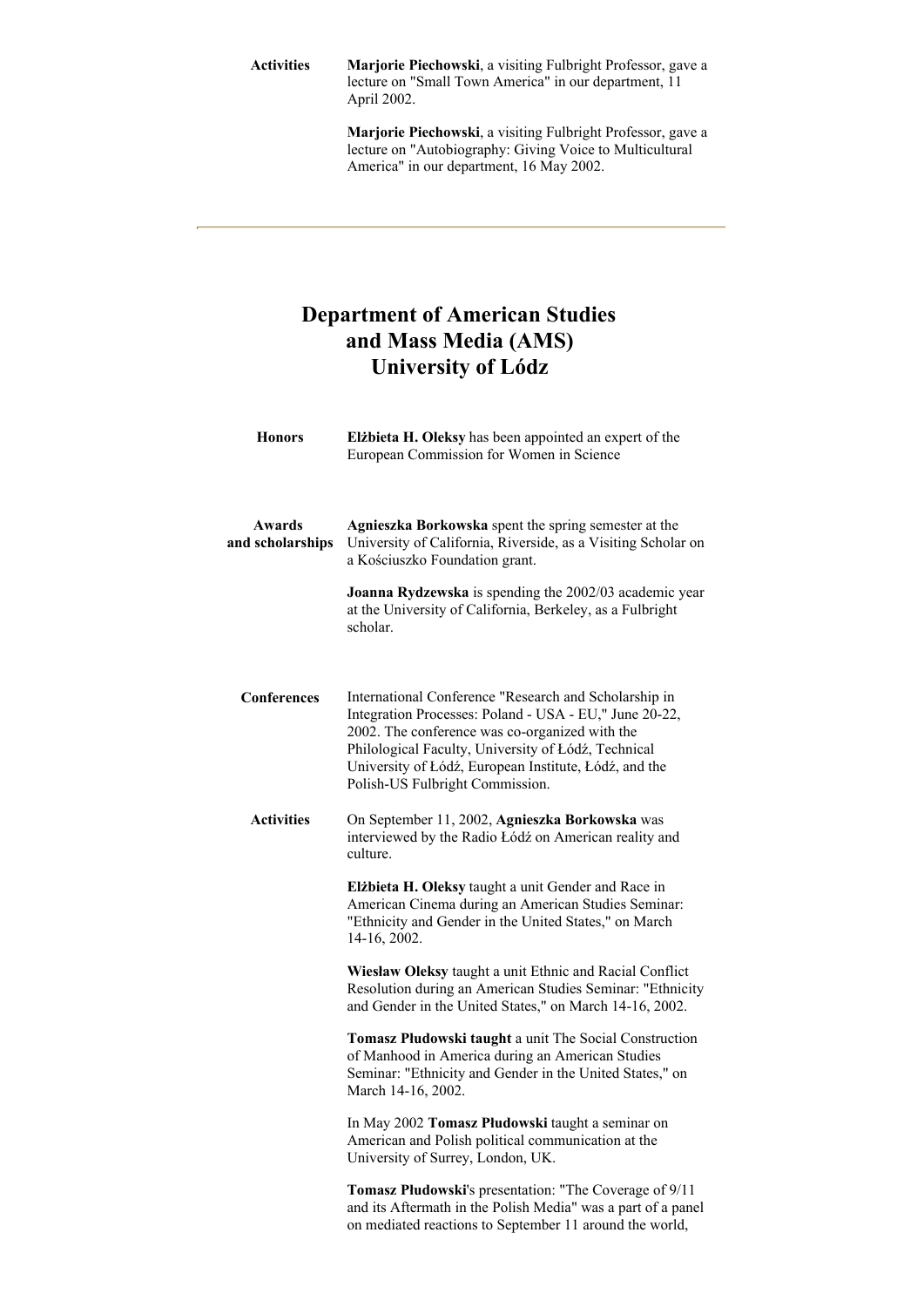organized by the American Association for Education in Journalism and Mass Communication during its annual convention in Miami Beach, Florida, August 2002.

**Helene Sinnreich** taught a unit Gendered Judaism: American Interpretations of a Cross-Dressing Yeshiva Student during an American Studies Seminar: "Ethnicity and Gender in the United States," on March 14-16, 2002.

**Piotr Skurowski** taught a unit Perspectives on Ethnicity in the U.S. during an American Studies Seminar: "Ethnicity and Gender in the United States," on March 14-16, 2002.

**Bohdan Szklarski** taught a unit Hooded Americanism - The Fear of the 'Other' and the Paranoid Style in American Politics during an American Studies Seminar: "Ethnicity and Gender in the United States," on March 14-16, 2002.

**Jarosław Wojcieszek** participated in a seminar "Media on the Road to Convergence: The State of Play in Europe," European Journalism Centre, July 19 - 20, 2002.

**Presentations Agnieszka Borkowska**, "'My Name is Croft. Lara Croft:' Lara Croft: Tomb Raider and the Popular Imagination" at the international conference "Representing Gender in Cultures" organized by Women's Studies Centre, University of Łódź; September 19-22, 2002.

> **Elżbieta Durys**, "Przełom w życiu młodych kobiet. Bohaterki filmów Michała Rosy: Farba i Cisza" at the international conference "Representing Gender in Cultures" organized by Women's Studies Centre, University of Łódź; September 19-22, 2002

**Dorota Golańska**, "Cyberspace, Carnival, and Playing with Gender" at the international conference "Representing Gender in Cultures" organized by Women's Studies Centre, University of Łódź; September 19-22, 2002.

**Elżbieta H. Oleksy**, "American Feminism and Pedagogy. The Case of Poland" at the International Conference "Research and Scholarship in Integration Processes: Poland - USA - EU," June 20-22, 2002.

**Elżbieta H. Oleksy**, "Men in Europe: National and Transnational Perspectives" at the International Conference "Research and Scholarship in Integration Processes: Poland - USA - EU," June 20-22, 2002.

**Aleksandra M. Różalska**, "Black Audience and Theories of Black Spectatorship" at the international conference "Representing Gender in Cultures" organized by Women's Studies Centre, University of Łódź; September 19-22, 2002.

**Bohdan Szklarski**, "Studying American Politics in Post-Communist Poland," at the International Conference "Research and Scholarship in Integration Processes: Poland - USA - EU," June 20-22, 2002.

**Jarosław Wojcieszek**, "Political Marketing" at the International Project Week, Nordhausen Fachhochschule, Germany, April 21-26, 2002.

**Jarosław Wojcieszek**, "Terrorism and Mass Media" at the conference "Medicine and Bioterrorism: Dangers and Challenges," organized by Military Medical Academy, Łódź, April 27-28, 2002.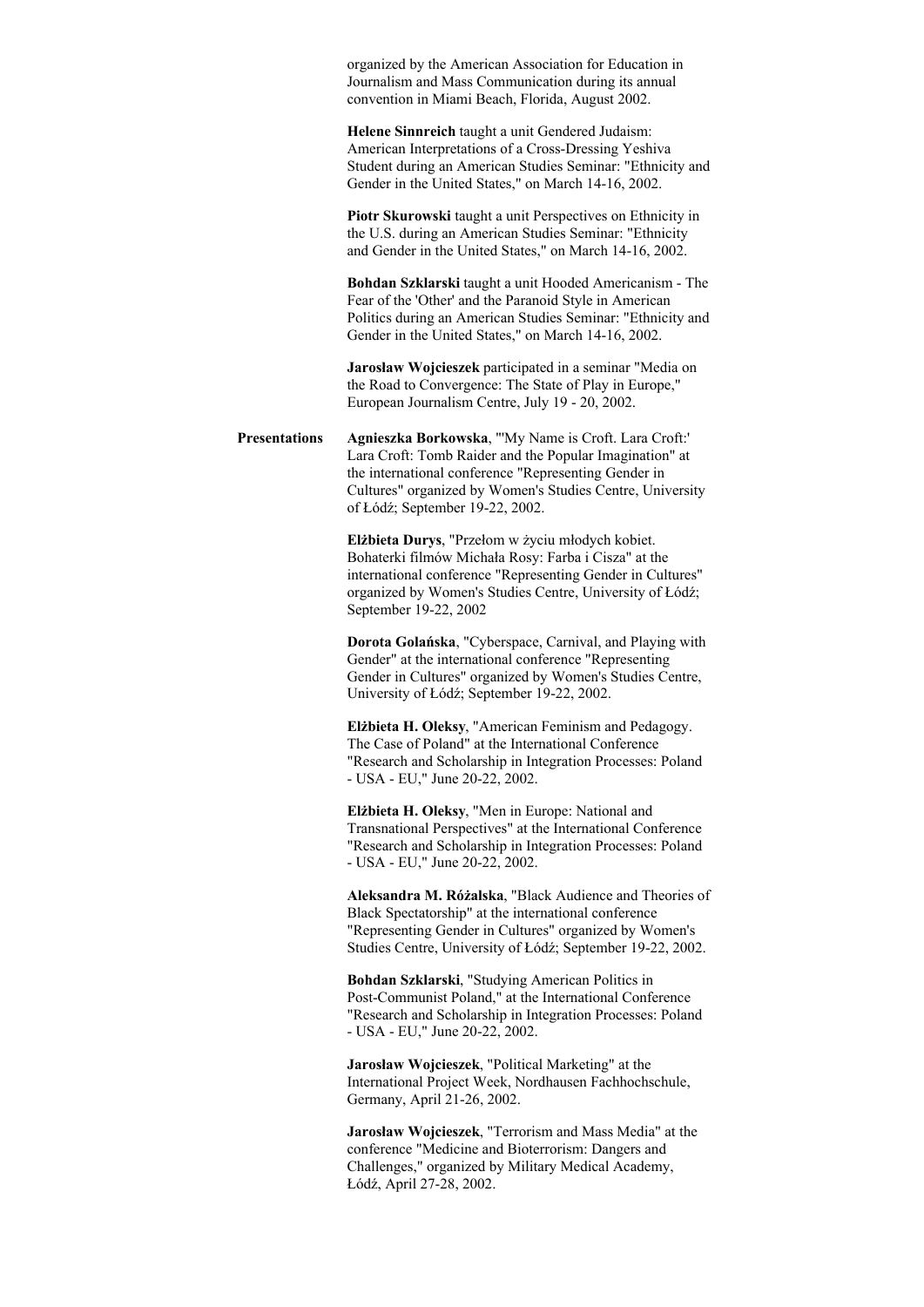| <b>New series</b>   | A new publication series "American Studies and Media" has<br>been recently established by Peter Lang Scientific<br>Publications (Germany). The general editors of the series are<br>Elżbieta H. Oleksy and Wiesław Oleksy. The series will<br>carry monographs and edited volumes on broadly<br>understood American studies and media in the United States.<br>Two volumes are planned to appear per year. Prospective<br>authors/editors of collections of papers are requested to<br>submit proposals to the general editors. Please use ASM's<br>address.                                                                                                                                                                                                                                                                                                                                              |
|---------------------|-----------------------------------------------------------------------------------------------------------------------------------------------------------------------------------------------------------------------------------------------------------------------------------------------------------------------------------------------------------------------------------------------------------------------------------------------------------------------------------------------------------------------------------------------------------------------------------------------------------------------------------------------------------------------------------------------------------------------------------------------------------------------------------------------------------------------------------------------------------------------------------------------------------|
| <b>Publications</b> | Elżbieta Durys "Czy < kino wyciszone> może być kinem<br>społecznym? Andrzeja Barańskiego trylogia o prostym<br>człowieku," in: Studia Filmoznawcze No 22, Andrzej<br>Bobowski (ed.), Wydawnictwo Uniwersytetu<br>Wrocławskiego, Wrocław 2001, pp. 69-100.                                                                                                                                                                                                                                                                                                                                                                                                                                                                                                                                                                                                                                                 |
|                     | Elżbieta Durys "Zjednoczenie społeczności w milczeniu o<br>zbrodni. Jestem niewinny Fritza Langa," in: Lustra i krzywe<br>zwierciadła. Społeczne konteksty kina i telewizji, (eds.)<br>Konrad Klejsa and Grzegorz Skonieczko, Rabid, Kraków<br>2002, pp. 9-22.                                                                                                                                                                                                                                                                                                                                                                                                                                                                                                                                                                                                                                            |
|                     | Elżbieta Durys "Interdyscyplinarna konferencja w UŁ:<br>Nauka w procesach integracyjnych," in: Kronika. Pismo<br>Uniwersytetu Łódzkiego 2002 No 4 (75), pp. 20-22.                                                                                                                                                                                                                                                                                                                                                                                                                                                                                                                                                                                                                                                                                                                                        |
|                     | Elżbieta H. Oleksy "Action Heroines in Polish and<br>American Film," in: Studies in Literature and Culture in<br>Honour of Professor Janicka-Świderska, Maria Edelson<br>(ed.), Łódź University Press: Łódź, 2002. pp. 167-175.                                                                                                                                                                                                                                                                                                                                                                                                                                                                                                                                                                                                                                                                           |
| <b>New courses</b>  | Elżbieta Durys Visual Culture<br>Jeff Kleiman American Business History<br>Jeff Kleiman Minorities in the US<br>Helene Sinnreich History and Culture of the American Jews<br>Helene Sinnreich The Holocaust in the Media<br>Helene Sinnreich The Holocaust in American Culture<br>Piotr Skurowski American Ideology, Myth and History - MA<br>Seminar<br>Piotr Skurowski American Individualism: Ideas and<br>Cultural Patterns<br>Bohdan Szklarski American Institutions and Political<br>Culture - MA Seminar<br>Bohdan Szklarski The American Presidency: The Institution<br>and the Poeple                                                                                                                                                                                                                                                                                                            |
| New faculty         | Jeff Kleiman, Ph.D., has joined ASM as a Fulbright<br>recipient for the 2002-2003 academic year. He teaches for<br>the University of Wisconsin Colleges at their Marshfield<br>campus and has spent the first part of his academic career<br>researching about American urban history, ethnicity,<br>religious issues, labor and politics. Over the past four years,<br>he has moved into research and writing about the Holocaust<br>and post-war Europe, along with the roots of Holocaust<br>Denial. He is currently working on a series of Ostfront<br>diaries and post-war letters of a German soldier in hopes of<br>writing a case study about a German city in the American<br>Zone in the decade after the war. While with ASM, he will<br>teach courses in American Minorities, American Business<br>History, and the American History survey along with<br>advising several Master's Students. |
|                     | Helene Sinnreich has become a lecturer at ASM. She is<br>completing her dissertation on the Łódź Ghetto at Brandeis                                                                                                                                                                                                                                                                                                                                                                                                                                                                                                                                                                                                                                                                                                                                                                                       |

University under the direction of Professor Antony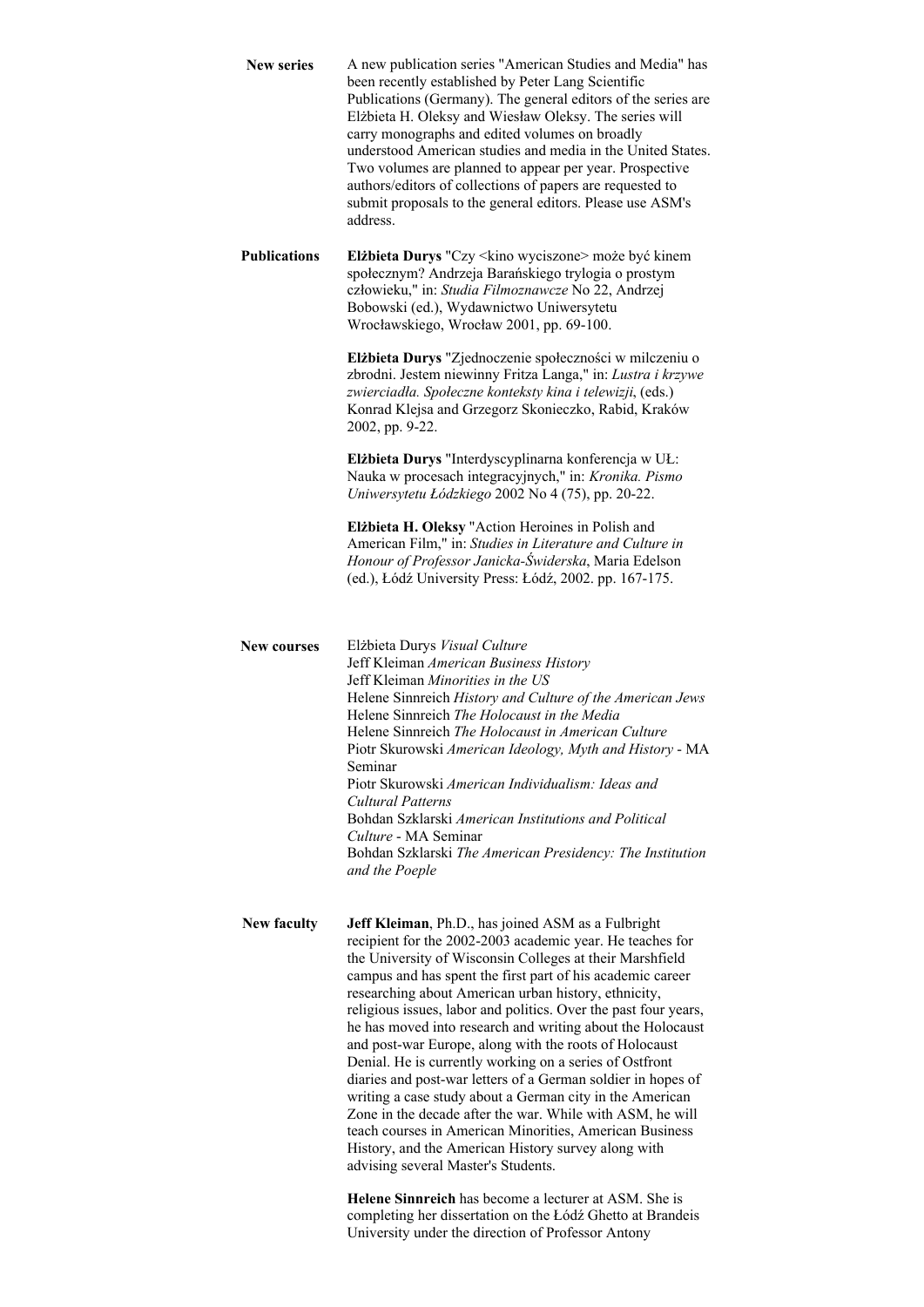|                         | Polonsky. While with ASM she will teach Jewish Studies<br>classes.                                                                                                                                                                                                                                                                                                                                         |
|-------------------------|------------------------------------------------------------------------------------------------------------------------------------------------------------------------------------------------------------------------------------------------------------------------------------------------------------------------------------------------------------------------------------------------------------|
|                         | In October 2002 the ASM's faculty was joined by two new<br>Ph.D. students.                                                                                                                                                                                                                                                                                                                                 |
|                         | Dorota Golańska received her MA degree in International<br>Relations: American Studies and Mass Media Specialization<br>from the University of Łódź in 2002. She wrote her MA<br>thesis on "Cyberspace in Post-Gender and Post-Modern<br>Context." At ASM she is going to do research on the<br>artificial human in literature and film.                                                                   |
|                         | Aleksandra M. Różalska received her MA degree in<br>International Relations: American Studies and Mass Media<br>Specialization from the University of Łódź in 2002, too. She<br>wrote her MA thesis on "Race and Gender in American<br>Cinema: The Case of African-Americans" and she is going<br>to do research in audience studies.                                                                      |
| <b>Special programs</b> | In October 2002, 56 students were admitted to the MA<br>Special Program in American Studies and Mass Media<br>directed by Wiesław Oleksy. Altogether, over 120 students<br>are currently enrolled in this program.                                                                                                                                                                                         |
|                         | The graduates will receive the MA Degree in International<br>Relations and American Studies.                                                                                                                                                                                                                                                                                                               |
|                         | The following MA Seminars are offered in this program in<br>the fall of 2002:<br>Ewa Brzezińska Organizational Behavior<br>Jeff Kleiman U.S. Politics and History<br>Wiesław Oleksy Language Use and Function in<br>Interpersonal Communication, the Media and Politics<br>Tomasz Płudowski Political and Sociological Propaganda<br>in the Media<br>Jan Rek American Cinema: Social Problems and Politics |
| Call for papers         | Polish Americanists are invited to submit books.<br>monographs, edited collections, and articles published in<br>2002 to be considered for review in the "Central European<br>Contribution" of American Literary Scholarship. An Annual<br>2002, Durham and London: Duke University Press.<br>Deadline for submission of materials: April 15, 2003.                                                        |
|                         | Please send your materials to:                                                                                                                                                                                                                                                                                                                                                                             |
|                         | Prof. dr hab. Elżbieta H. Oleksy<br>Department of American Studies and Mass Media<br>University of Łódź<br>Ul. Składowa 41/43<br>90-127 Łódź<br>Poland                                                                                                                                                                                                                                                     |

**Department of American Literature and Culture, University of Lodz**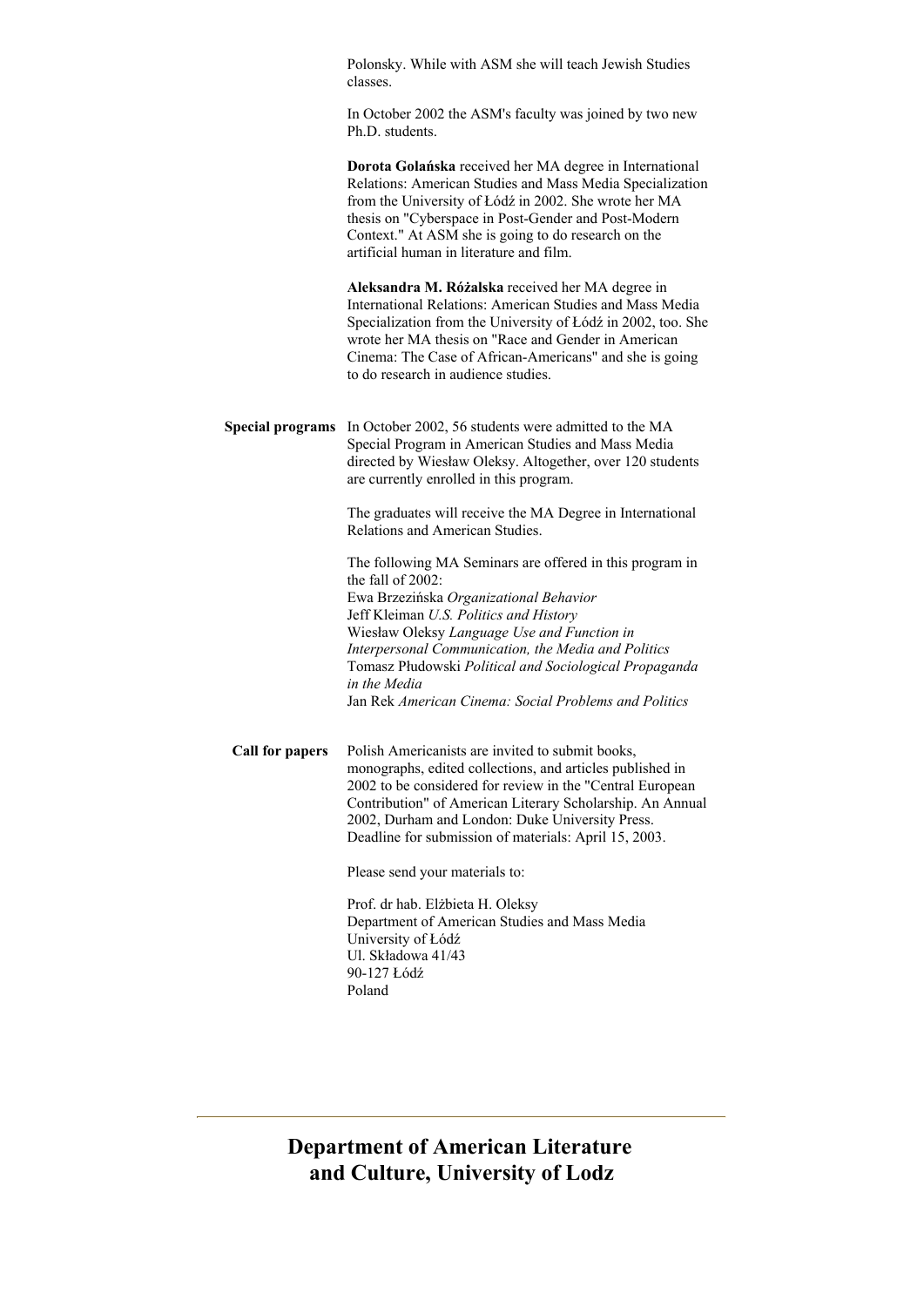## **Report from the Conference**

## **CONTEMPORARY LITERATURE AND CULTURE OF THE AMERICAN SOUTH ŁÓDŹ, SEPTEMBER 15-19, 2002**

On September 15-19, 2002 the Department of American Literature and Culture held a conference and workshop session for junior Americanists from Central and Eastern European countries. In the past similar conferences had been organized by the Maria Curie Skłodowska University from

Lublin. This year's conference was dedicated to the American South. The conference was opened by the Deputy Chief of Mission from the American Embassy in Warsaw, Mr. Cameron Munter and the Vice-Rector of the University of Łódź, professor Piotr Daranowski.

Three invited speakers: professors Noel Polk from the US, Peter Nicolaisen from Germany, and Richard Godden from Great Britain, as well as professor Agnieszka Salska, the head of our department, presented lectures and conducted workshop sessions for twenty participants from outside Poland (Hungary, Bulgaria, Moldova, Lithuania, Estonia, Slovakia, Georgia, the Czech Republic, the Ukraine, and Belarus), and twenty three participants from various Polish universities and colleges, including ten from the University of Łódź. Altogether, 43 people took part in the event. In his introductory lecture Noel Polk gave an overview of current developments in the literature of the American South and introduced a number of significant writers from the region, many of whom were little known to the participants. The following lectures and workshops were dedicated to such authors as Ernest Gaines, Jayne Anne Phillips, Annie Proulx, Tim Gautreaux, Peter Taylor. Apart from lectures and workshop sessions, conference participants saw and discussed three films about life in the American South: A Lesson Before Dying, The Sky is Gray, and Accidental Tourist.

Creating a network of exchange and cooperation among young Americanists in Central and Eastern Europe was also a major goal of our conference. Participants had the opportunity to get to know one another in both formal and informal settings. While workshop sessions provided occasion for scholarly discussions, excursions in and around Łódź gave our guests a chance to exchange personal views and experiences.

The conference was financed mainly by the American Embassy in Warsaw. The Department of American Literature and Culture at the University of Łódź is extremely grateful to the Embassy for its generous support of the event. However, it should be mentioned that both the Rector of the University of Łódź and the Dean of the Philological Faculty supported the conference financially as well.

| Events | On October 18 Dorota Wiśniewska defended her doctoral       |
|--------|-------------------------------------------------------------|
|        | dissertation titled "Androgynous Monsters, Erotic Misfits." |
|        | Literary and Film Vampires As Representations of            |
|        | Repressed Desire."                                          |
|        |                                                             |

**Conferences Richard Profozich** attended the Eurpean Association of American Studies Conference held in March in Bordeaux, France.

> **Grażyna Zygadło** participated in the international conference "Representing Gender in Cultures" organized by the Women's Studies Center of University of Łódź,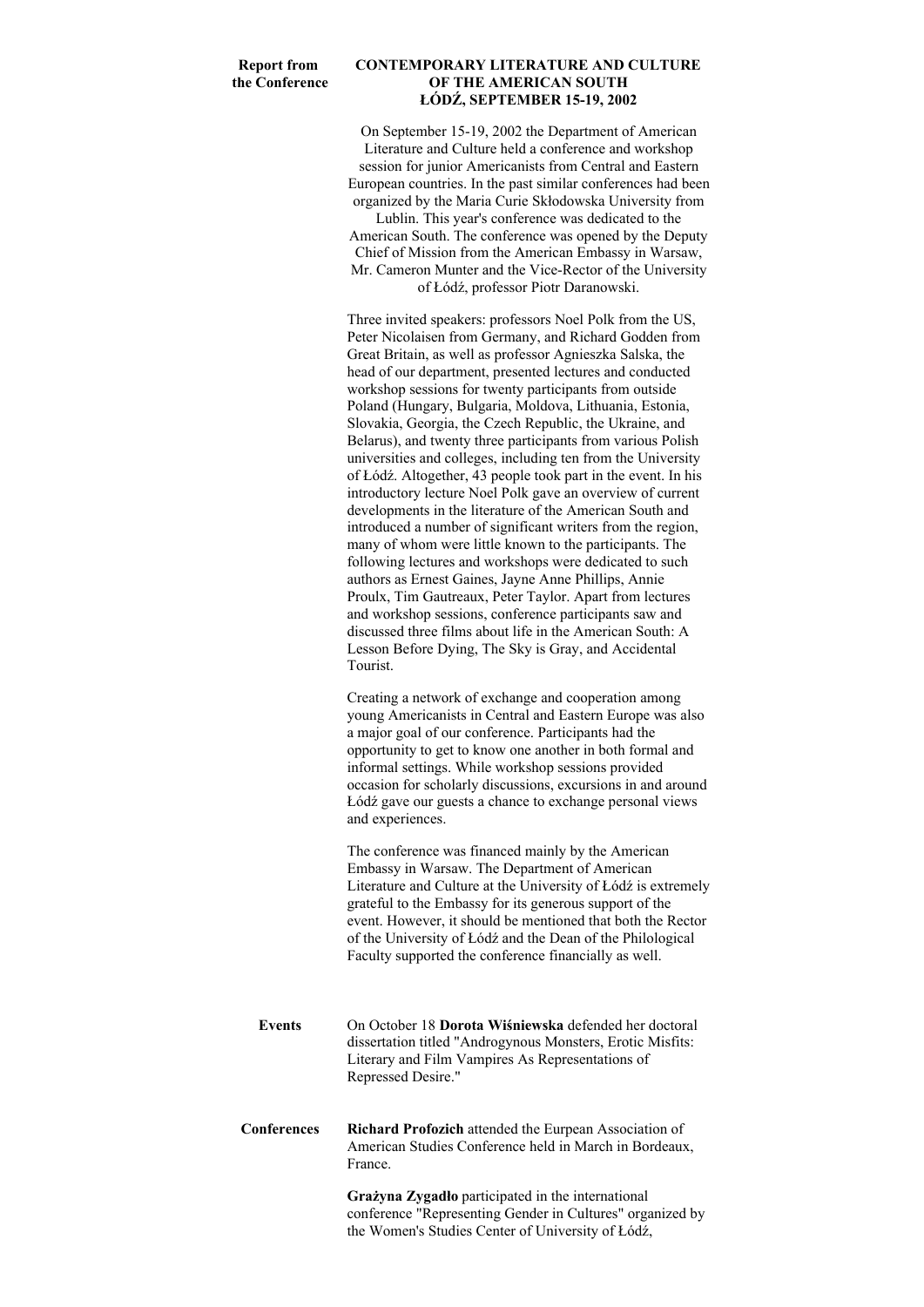# **Department of American Literature Adam Mickiewicz University, Poznań**

| <b>Activities</b>   | Agnieszka Rzepa delivered a lecture on "(Post)feminizm a<br>postkolonializm i postmodernizm: punkty styczne i<br>rozbieżności" at the Interdisciplinary Group for Gender<br>Studies at Wrocław University on May 27, 2002.                                                                                                                                                                                                                                                                                                                                                                                                                                                                                                                                                                                                                                                                                                                                                                                                                                                                                                                                                                                                                                                                                                                                                                                                                                                                                                                                                                                                                    |
|---------------------|-----------------------------------------------------------------------------------------------------------------------------------------------------------------------------------------------------------------------------------------------------------------------------------------------------------------------------------------------------------------------------------------------------------------------------------------------------------------------------------------------------------------------------------------------------------------------------------------------------------------------------------------------------------------------------------------------------------------------------------------------------------------------------------------------------------------------------------------------------------------------------------------------------------------------------------------------------------------------------------------------------------------------------------------------------------------------------------------------------------------------------------------------------------------------------------------------------------------------------------------------------------------------------------------------------------------------------------------------------------------------------------------------------------------------------------------------------------------------------------------------------------------------------------------------------------------------------------------------------------------------------------------------|
|                     | On May 25, 2002, Marek Wilczyński delivered a guest<br>lecture at the University of Silesia titled "The Forgotten<br>American Romanticism."                                                                                                                                                                                                                                                                                                                                                                                                                                                                                                                                                                                                                                                                                                                                                                                                                                                                                                                                                                                                                                                                                                                                                                                                                                                                                                                                                                                                                                                                                                   |
| <b>Scholarships</b> | Paulina Ambroży is spending the fall semester as a Junior<br>Fulbright Fellow at Stanford University, where she is<br>completing her doctoral dissertation.                                                                                                                                                                                                                                                                                                                                                                                                                                                                                                                                                                                                                                                                                                                                                                                                                                                                                                                                                                                                                                                                                                                                                                                                                                                                                                                                                                                                                                                                                   |
|                     | Magdalena Zapędowska has won the Kościuszko<br>Foundation Fellowship for a nine-month research stay at<br>Stanford University. She is also receiving the Foundation<br>for Polish Science Annual Stipend for Young Scholars for<br>2002.                                                                                                                                                                                                                                                                                                                                                                                                                                                                                                                                                                                                                                                                                                                                                                                                                                                                                                                                                                                                                                                                                                                                                                                                                                                                                                                                                                                                      |
| <b>Conferences</b>  | Agnieszka Rzepa participated in the following conferences,<br>seminars, and workshops.                                                                                                                                                                                                                                                                                                                                                                                                                                                                                                                                                                                                                                                                                                                                                                                                                                                                                                                                                                                                                                                                                                                                                                                                                                                                                                                                                                                                                                                                                                                                                        |
|                     | * "(Re)Inventing the Canadian West": Gesellschaft fur<br>Kanada-Studien e.V. Conference. Grainau, Germany,<br>February 15-17, 2002.<br>* "Continentalism and Nationhood": Inauguration<br>conference of Eotvos Lorand University Canadian Studies<br>Centre. Budapest, Hungary, February 18-19, 2002, where<br>she presented a paper "Alistair MacLeod's Magic<br>Configurations of Cape Breton" (now in press).<br>* British and American Studies Seminar "Raising Literary<br>and Cultural Awareness," Obrzycko, Poland, June 18-20,<br>2002, where she delivered a lecture titled "Vagaries of<br>Postcolonialism in Canada."<br>* "Ethnicity and Gender in American Culture," Przesieka,<br>Poland, August 18 - 24, 2002, a training workshop for<br>teachers of English which she co-taught with Ida Baj<br>(Teacher Training College in Jelenia Góra) and Małgorzata<br>Zdybiewska (Teacher Training College in Radom). She<br>taught classes on gender and ethnicity in US and Canadian<br>literature.<br>* International Conference "Canada in the European Mind,"<br>Debrecen, Hungary, October 24-27, 2002, where she<br>presented a paper "Canada in the Polish Mind: Canada as<br>Constructed by a Polish Traveller" and chaired one session.<br>Marek Wilczyński took part in the conference<br>"Multicultural Dilemmas: Identity - Difference - Otherness,"<br>organized by the Institute of British and American Literature<br>and Culture, University of Silesia, Ustron, September 25-28,<br>2002, where he presented a paper "Impressions d'Amerique:<br>Scribbling the Wilderness - from Chateaubriand to<br>Baudrillard." |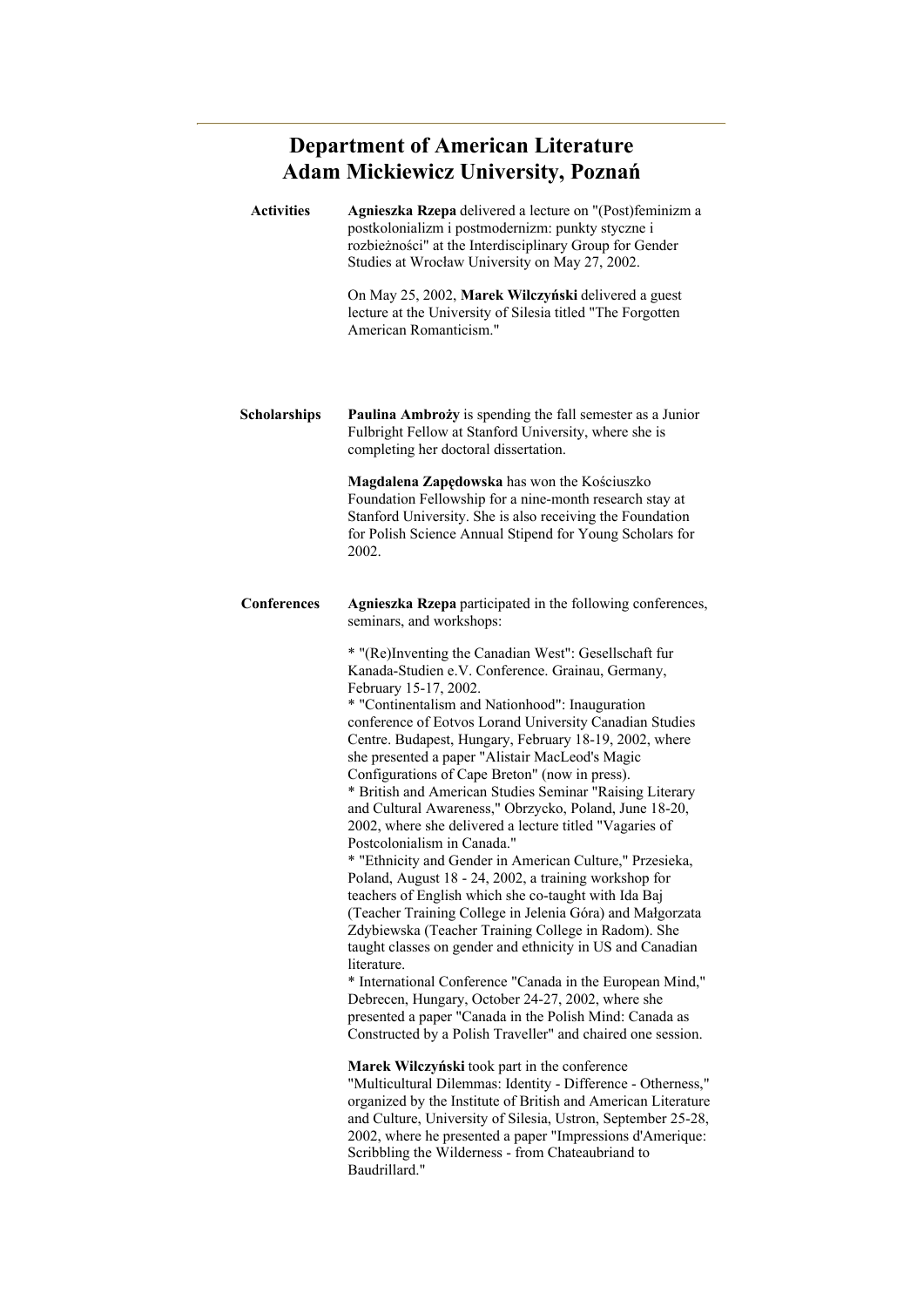### **Publications Andrzej Kopcewicz**

"Limbo: From Finnegans Wake to At Swim-Two-Birds." *Studia Anglica Posnaniensia* 37 (2002): 329-57.

### **Agnieszka Rzepa**

"Elephant's Mug Shot: Americans in Contemporary Canadian Prose." *American Portraits and Self-Portraits*. Eds. Jerzy Durczak and Paweł Frelik. Lublin: Maria Curie-Skłodowska University Press, 2002. 337-46.

"A Little Transvestite Thrill and a Miraculous Harmony: Janet Hobhouse's Dancing in the Dark." *Queer Perspectives: The Growth Pains and Prospects of Queer Studies in Poland and Central/Eastern Europe*. Warszawa: Wydawnictwo UW, 2002. 1-9.

### **Marcin Turski**

"On With the Story: Self-Portrait of John Barth as a Fabulator," *American Portraits and Self-Portraits*. Eds. Jerzy Durczak and Paweł Frelik. Lublin: Maria Curie-Skłodowska University Press, 2002, 375-84.

"The Last Voyage of Somebody the Sailor: John Barth's Supplement to The Thousand and One Nights." *Neo-Lit* 4. Online. http://www.router.fil.us.edu.pl/neolit

## **Marek Wilczyński**

"The Lesson of the Mirror: Ego and Other in the New England Gothic." *American Portraits and Self-Portraits*. Eds. Jerzy Durczak and Paweł Frelik. Lublin: Maria Curie-Skłodowska University Press, 2002. 397-413.

## **American Studies Center Warsaw University**

| New faculty       | Prof. Clifford Bates, Jr. (political science/history) and Dr<br>Robert Piotrowski (philosophy) have joined the permanent<br>faculty of ASC, raising the total number to 17, after Piotr<br>Ostaszewski left the Center. |
|-------------------|-------------------------------------------------------------------------------------------------------------------------------------------------------------------------------------------------------------------------|
| <b>Honors</b>     | <b>Zbigniew Lewicki and Cynthia Dominik were re-elected</b><br>the ASC Director and Deputy Director respectively                                                                                                        |
| <b>Activities</b> | The Center has signed an Erasmus agreement with the<br>Kennedy Institute in Berlin, calling for a yearly faculty and<br>student exchange until 2007.                                                                    |
|                   | <b>Krystyna Mazur</b> took part in the School of Crticism and<br>Theory, a six-week faculty summer program organized by<br>Cornell University's Society for the Humanities.                                             |
|                   | <b>Tomasz Basiuk</b> spent a week at Hamburg University's<br>English Department, where he worked in the library and<br>discussed a parallel teaching project with faculty members<br>there.                             |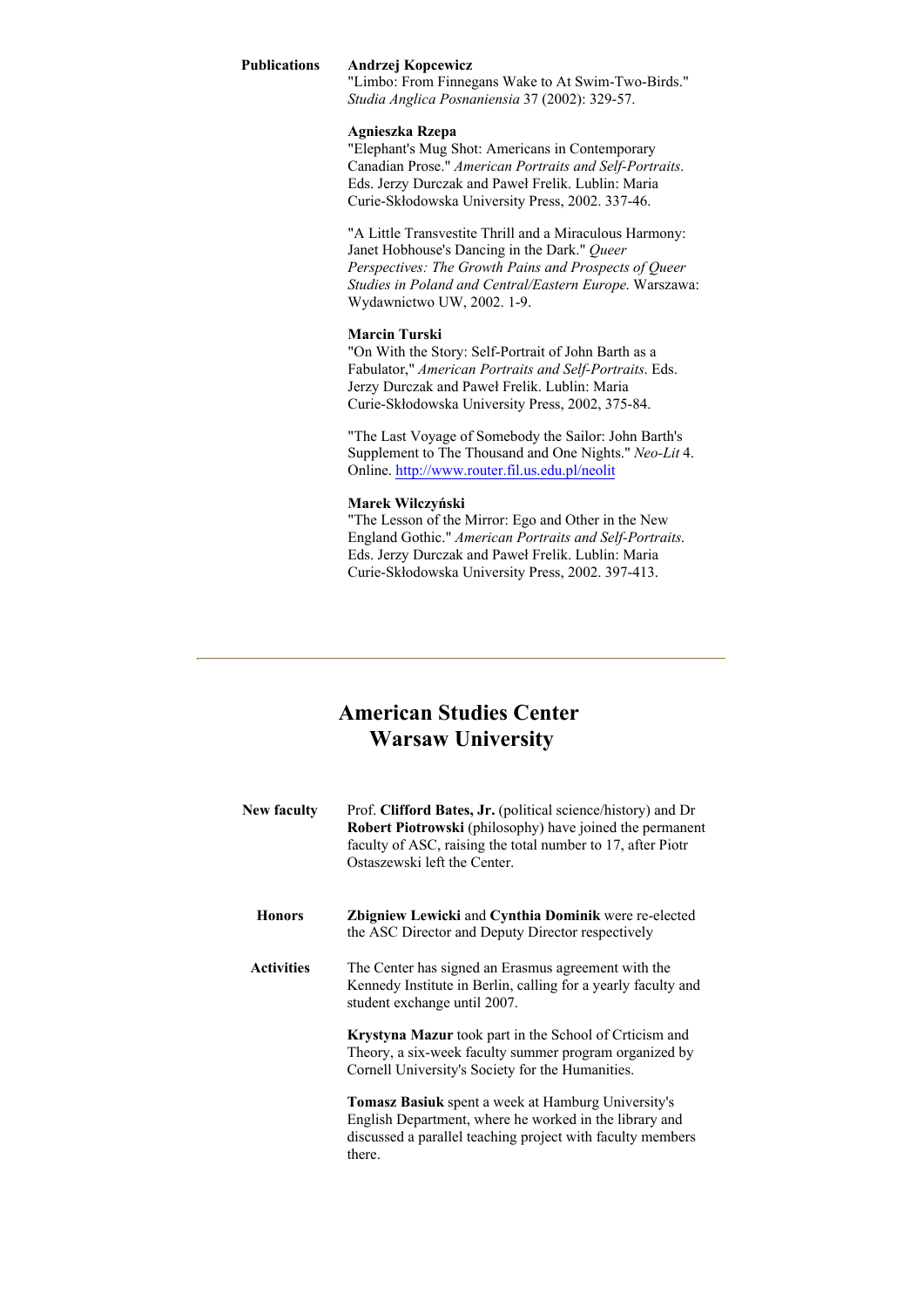| Degrees    | <b>Anna Sosnowska</b> was awarded her doctoral degree by the |
|------------|--------------------------------------------------------------|
|            | Warsaw University Institute of Sociology for her             |
|            | dissertation "Ku historycznej socjologii zacofania. 'Debata  |
|            | wschodnioeuropejska' w polskiej historiografii               |
|            | społeczno-gospodarczej (1947-1994)" (Toward a Historical     |
|            | Sociology of Backwardness. The 'Eastern European Debate'     |
|            | in Polish Socio-Economic Historiography 1947-1994).          |
| rnforoncos | Agnierals Craff took part in Third Wave Feminism             |

**Conferences Agnieszka Graff** took part in Third Wave Feminism International Conference organized by the University of Exeter (UK) in August 2002, where she gave a paper titled "Lost Between the Waves? The Paradoxes of Feminism in Contemporary Poland."

> **Ewa Grzeszczyk** attended a workshop on globalization and community at Lancaster University, co-sponsored by the Cultural Theory Department of the Institute of Philosophy and Sociology, Polish Academy of Science. She also participated in the 30th Salzburg American Studies Center session "The Politics of American Popular Culture: Here, There and Everywhere."

## **Publications Zbigniew Lewicki**

"Post-9/11 Evolution of American Policy in Asia" *The Polish Quarterly of International Affairs*, Vol. 11/1 (2002): 57-76. (The Polish version is forthcoming in Sprawy Międzynarodowe)

Two ASC faculty members have had articles published in the Warsaw-based journal *Ameryka Łacińska*:

### **Zbigniew Kwiecień**

"USA - Kuba: dzieje stosunków specjalnych" (USA - Cuba: a history of special relations). Vol. X (2002), no. 2 (36): 26-31.

#### **Krystyna Mazur**

"Gloria Anzaldua: pisanie na granicach" (Gloria Anzaldua: Writing on the Borders); vol. X, 2002, no 1 (35): 33-41.

Articles by four of the ASC faculty are included in *American Portaits and Self-Portraits*, Jerzy Durczak, ed. (Lublin: Maria Curie-Skłodowska University Press, 2002):

#### **Agnieszka Graff**

"The Third Wave of American Feminism: Portrait of a Young Girl with her Mother Breathing down her Neck": 165-181.

#### **Krystyna Mazur**

"Lesbian Autobiography: Audre Lorde's *Zami: A New Spelling of My Name*: 237-255.

#### **Andrzej Filipiak**

"The Catholic Whig Tradition in the United States. An Intellectual Portrait": 137-150.

#### **Tomasz Basiuk**

"From The Best Little Boy in the World to Autopornography. The Critical Edge of the Gay Memoir": 59-80.

**Tomasz Basiuk** co-edited (with Dominika Ferens at Wrocław University and Tomasz Sikora in Silesia) a bilingual volume of conference papers on queer studies titled *Odmiany odmieńca. Mniejszościowe orientacje seksualne w perspektywie gender / A Queer Mixture. Gender Perspectives on Minority Sexual Identities* (Katowice: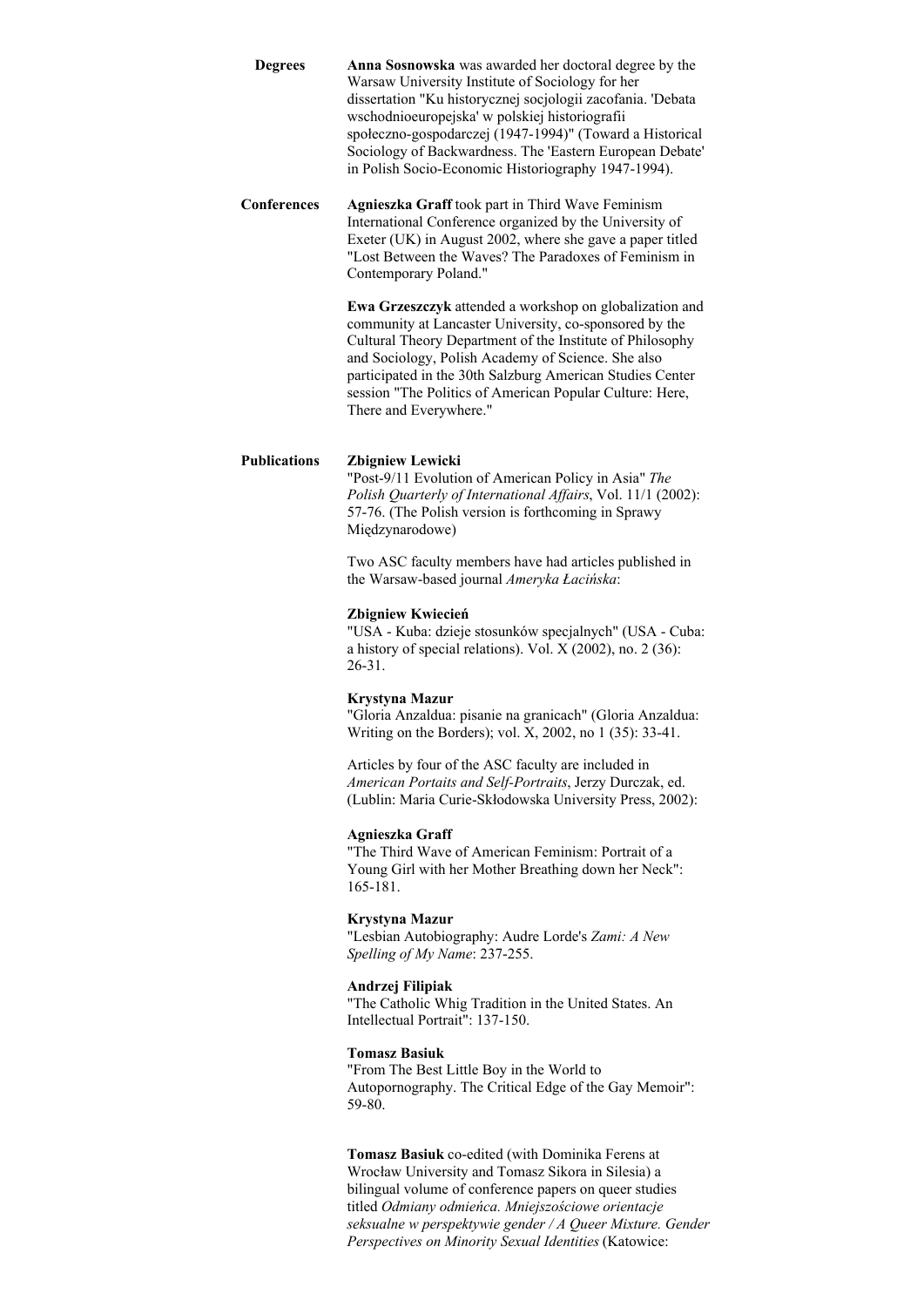Wydawnictwo Śląsk, 2002), with an Introduction by the editors. His article "Madres embarazadas? W odmiennym stanie: Pedro Almodóvar, Elia Kazan i Tennessee Williams" on *A Streetcar Named Desire* and *Todo sobre mi madre* is among the papers in the volume.

Prof. Willi Paul Adams, a very prominent German historian of the United States and former Chairman of the GAAS, has passed away recently; he bequeathed his vast book and periodical collection to the ASC Library

# **Department of English Nicolaus Copernicus University, Torun**

| <b>Grants</b>          | Mirosława Ziaja-Buchholtz received a faculty enrichment<br>award from the Department of Foreign Affairs in Ottawa to<br>develop a course in Canadian children's literature, and spent<br>September 2002 in Toronto.                                                                                                                                                           |
|------------------------|-------------------------------------------------------------------------------------------------------------------------------------------------------------------------------------------------------------------------------------------------------------------------------------------------------------------------------------------------------------------------------|
|                        | <b>Mirosława Ziaja-Buchholtz</b> and the team of Canadianists<br>from Nicholas Copernicus University received a grant to<br>study the image of Canada in Poland.                                                                                                                                                                                                              |
| <b>Publications</b>    | Mirosława Ziaja-Buchholtz<br>"Kings, Queens, and Company: The (R)Evolutionary<br>Scenario of Frank Stockton's Fairy Tales." Studia Anglica<br>Resoviensia 1 (6) 2002, 201-213.                                                                                                                                                                                                |
|                        | "Strategies for Survival: Daily Trot and Sudden Insights in<br>Sinclair Ross's 'Cornet at Night." Journal of the Short Story<br>in English Angers, (38) 2002, 15-22.                                                                                                                                                                                                          |
| <b>Guest lecturers</b> | Professor Dennis Danielson, head of the English<br>Department at the University of British Columbia, Canada,<br>was invited to give a lecture on October 23, 2002. Prof.<br>Danielson is a best-selling author who has sought to bridge<br>the gap between humanities and sciences. His lecture in<br>Toruń dealt with the ways of presenting Copernicus in the<br>New World. |
|                        | On November 4-6, a poet and translator, Adam<br>Czerniawski, visited Toruń. In March and April 2003 he<br>will give a series of seminars on the poetry of Polish<br>emigrants, and workshops for students of translation.                                                                                                                                                     |

# **American Literature Department University of Warsaw**

**Activities** In Fall Semester 2002/2003 we have offered 11 courses to our students, on topics as diverse as, among others, the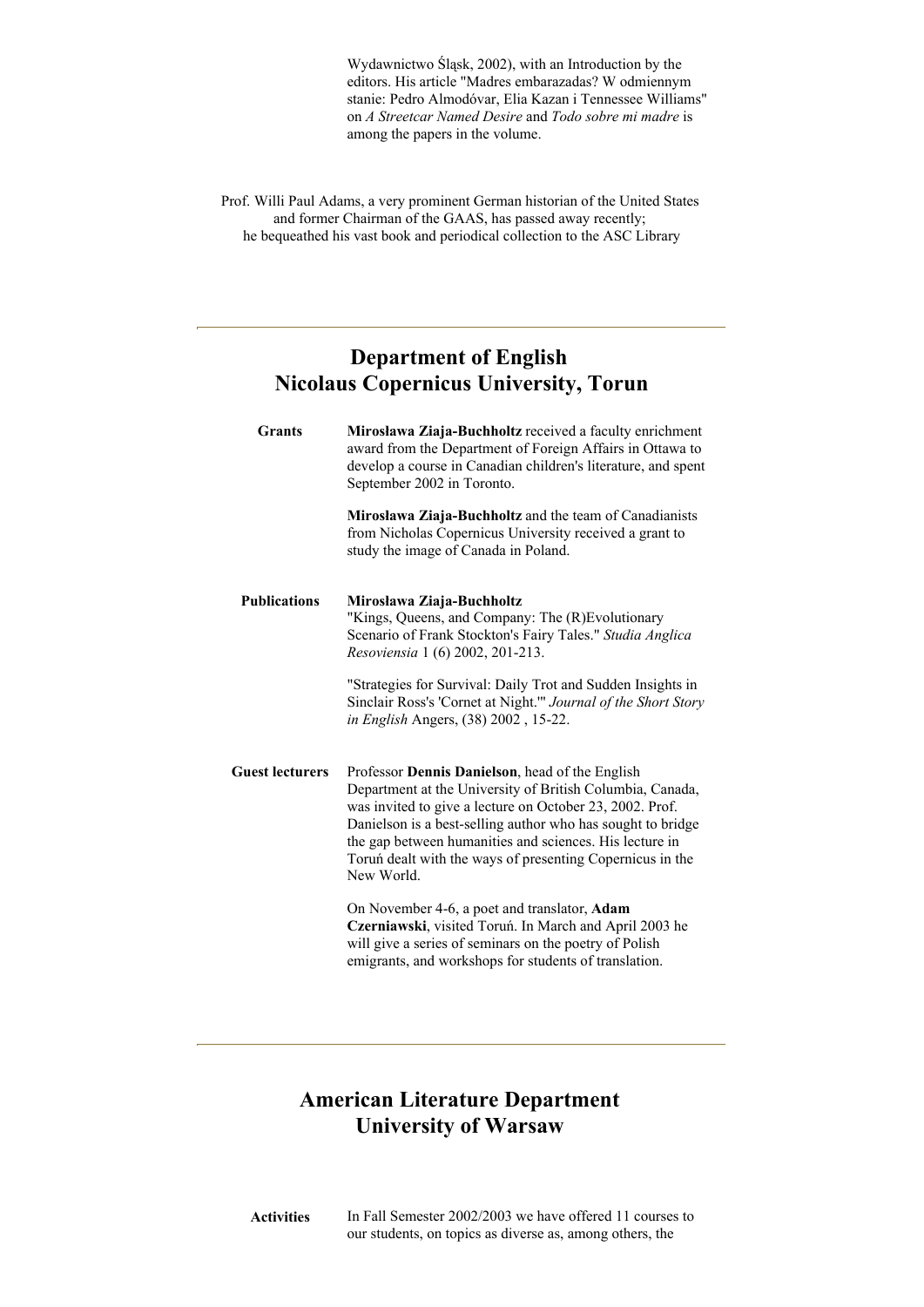literature of the American Renaissance, Native American writing, American detective stories, modernist and post-modernist fiction and poetry, questions of ideology and aesthetics within the so-called New American Studies.

There are currently 7 graduate students in our Section, preparing their PhD projects on topics related to Asian American women writing, modernist poetry, questions of metaphysics in American postmodern and ethnic prose, and American science fiction.

In April 2002, Nancy Burke delivered lectures: "Memory, Expectation, Conflict - Immigrant Literature in Canada" (St. Petersburg University, Russia), "The Ex-Centric at the Centre - Women Writers in Canada" (Nicholas Copernicus University, Toruń, Poland).

Aneta Dybska, a doctoral student in the Section of Anglo-Saxon Cultures, spent the Summer Semester 2001/2002 on a Junior Research Grant at Kent State University, Ohio. She conducted research on black nationalism and masculinity, and attended classes at the Pan-African Studies Department. While at KSU, she participated in the National Model Organization of African Unity Conference, held in Washington, D.C., in March, 2002. The project carried out in Kent was preceded by research funded by a library grant at the John F. Kennedy Institute, Freie Universität, Berlin in August 2002.

**Publications** Four faculty members of the American Literature Section (**Ewa Łuczak, Marek Paryż, Agata Preis-Smith, and Julia Fiedorczuk**) published their essays in the 2001 PAAS conference proceedings *American Portraits and Self-Portraits*, edited by Jerzy Durczak and Paweł Frelik from the Maria Skłodowska-Curie University in Lublin.

#### **Nancy Burke**

"The Voice of the Native Peoples as an Expression of Identity in Canadian Literature" in *Problems of National Identity*. Voronezh Press, Voronezh University, Russia.

"Review of Hidden Canada - an Intimate Travelogue by Norman Ravvin." *Central European Journal of Canadian Studies*. Volume 2, 2002, Masaryk University, Brno, Czech Republic.

#### **Conferences Agata Preis-Smith**

"Gender Masquerade as Social Critique in American Poetry of the 1950s and 1960s" at the University of Silesia international conference "Multicultural Dilemmas: Identity - Difference - Otherness," held at Ustroń in September 2002.

#### **Agnieszka Bedingfield**

"Trans-memory and Diaspora: Memories of Europe and Asia in American Immigrant Narratives" at the international conference organized by MESEA, "The Society for Multi-Ethnic Studies: Europe and the Americas," held in Padua, Italy, June 2002.

#### **Nancy Burke**

"Urban Space in Canadian and American Literatures" at Moscow Pedagogical University, Moscow, Russia (April 2002).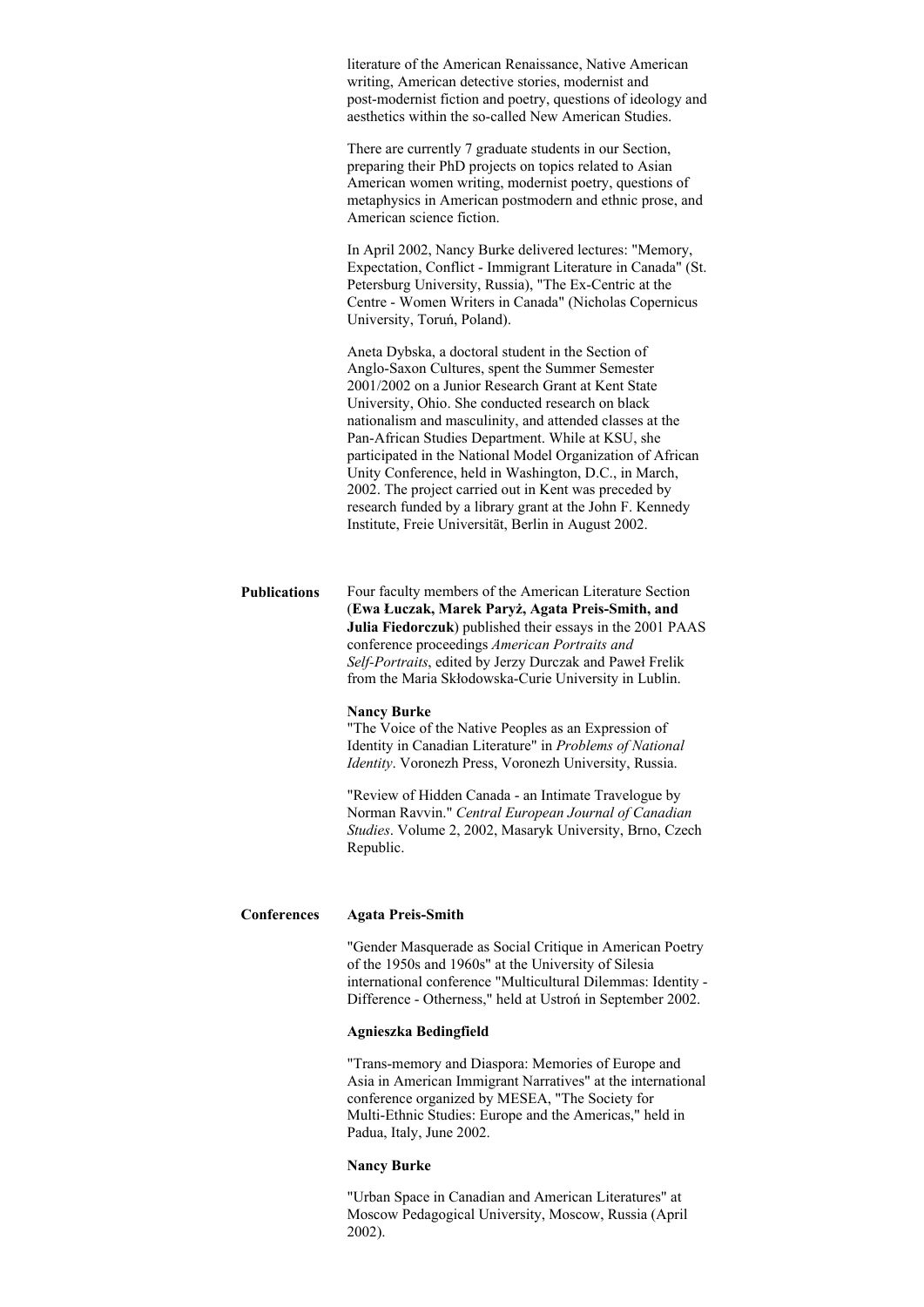"Cityscapes - the Canadian World in Selected Fiction and Non-Fiction" at the conference "Old Environments - New Environments," University of Stockholm, Sweden (August 2002).

"Urban landscapes in Canadian Fiction" at the international seminar, University of Tallin, Tallin, Estonia (September 2002).

"Fascination with The Other - European Perspectives on the Native Peoples of Canada" at the conference "Canada in the European Mind," Debrecen University, Debrecen, Hungary (October 2002).

## **Nancy Burke - readings**

Polish Writers' Association, Warsaw, Poland (November 2001)

University of Toronto, Toronto, Canada (December 2001) Nicholas Copernicus University, Toruń, Poland (April 2002) Arts Event, Harvard University, Cambridge, Mass. (June 2002)

**Scholarships Julia Fiedorczuk** continues her research on the poetry and prose of Laura Riding Jackson at Cornell University, on her 9-month Junior Fulbright Scholarship.

> **Agata Preis-Smith** has received a grant from the Rockefeller Foundation for a 1-month stay at the Bellagio Center in Italy, to develop her project on performativity and gender masquerade in 20th-century American poetry.

## **The Institute of English Philology University of Wroclaw**

**Activities** In Spring 2002, **Piotr Zazula** taught a 2-week seminar on "Women and Goddesses in Modern American Literature" at the University of Szeged, Hungary. Sponsored by a CEEPUS Mobility Grant, the seminar was part of an exchange program between the Universities of Szeged and Wrocław.

> In May 2002, **Dominika Ferens** gave a series of lectures on "Race in Popular Fiction at the Turn of the Nineteenth and Twentieth Century" at Vilnius Pedagogical University, Lithuania. The visit was part of an ongoing exchange program between Vilnius Pedagagical University and the University of Wrocław.

> For the past three years **Dominika Ferens** and **Agnieszka Zembrzuska** (Dolnośląska Szkoła Wyższa Edukacji) have conducted the Interdisciplinary Genders Studies Group, an informal group of teachers and students engaged in fostering and legitimating gender studies, feminist theory, and queer theory at the University of Wrocław. During this time the Group has hosted over sixty guest speakers, including: Dr. Erzsebet Barat, Institite of English and American Studies, University of Szeged; Dr. Tomasz Basiuk, American Studies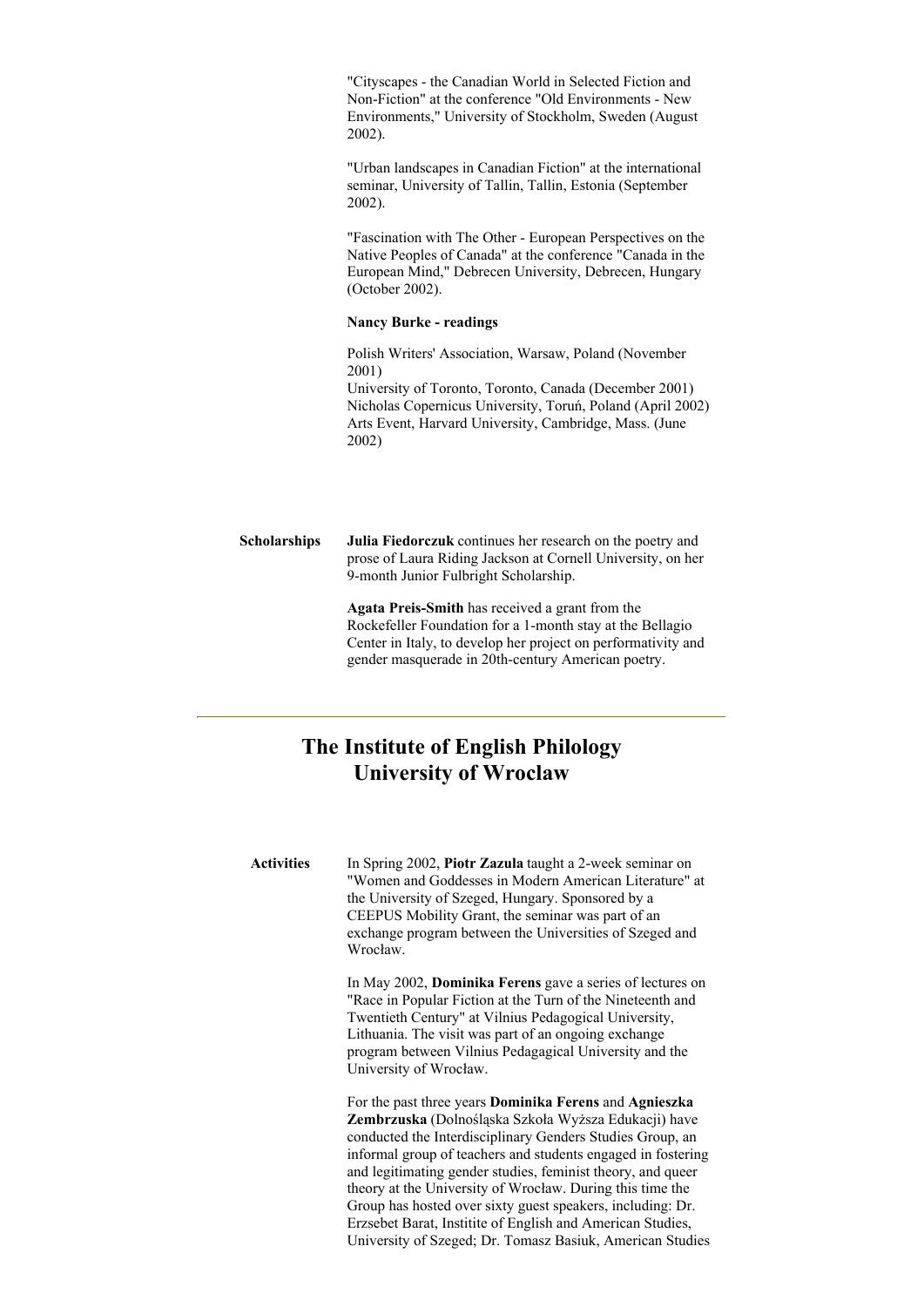Center, UW; Chris Caes, MA, Slavic Studies, UC Berkeley; Prof. Stanisław Cebrat, Institute of Microbiology, UWr; dr hab. Bożena Chołuj, Gender Studies, UW; Dr. Agnieszka Graff, American Studies Center, UW; Dr. Dobrochna Kałwa, Instytut Historii, UJ; Prof. Alexia Kosmider, Dept. of English, University of Rhode Island; Dr. Izabela Kowalczyk, Institite of Art History, UAM; Marcin Łakomski, Amnesty International, Warsaw; dr hab. Jacenta Łucewicz, School of Economics, Wrocław; Prof. Diane Negra, Dept. of Radio, Television and Film, U. of North Texas; Prof. Orlanda Lie, Medieval Dutch Studies, Utrecht; dr hab. Elżbieta Pakszys, Dept. of Philosophy, UAM; Dr. Małgorzata Radkiewicz, Department of Film Studies, UJ; Dr. Agnieszka Rzepa, Dept. of English, UAM; Dr Tomasz Sikora, Institute of British and American Literature and Culture, UŚ; Dr. Krzysztof Szewior, Dept. of Political Science, UWr

#### **Conferences Elżbieta Klimek-Dominak**

Representing Gender in Cultures. Women's Studies Centre, University of Łódź .19-22.09.2002. Paper: "The Code of 'True Womanhood' and the American West: Gender and Race in the Native American and Anglo-American Narratives"

#### **Dominika Ferens**

W poszukiwaniu małej dziewczynki, Centrum Kultury Zamek, Poznań, April 2002. Paper: "Heteronormatywna funkcja angielskiej szkoły żeńskiej."

National Association of Ethnic Studies Conference, Vancouver, April 2002. Paper: "Irish Maids, Cowboys, Indians, and Others: The Fiction of Onoto Watanna."

## **Publications Elżbieta Klimek-Dominiak**

"The Category of Gender and New Historicism." *Anglica Wratislaviensia* 38 (2002).

### **Piotr Zazula**

"Duch miejsca", "Tao osiedlowe", "Dopiero poza stadem", "Ojciec" (POEMS). In: *Kresy. Kwartalnik Literacki* (1-2/2001): 73-75.

*A Queer Mixture: Gender perspectives on Minority Sexual Identities/Odmiany odmieńca. Mniejszościowe orientacje seksualne w perspektywie gender*. Eds. Tomasz Basiuk, **Dominika Ferens**, and Tomasz Sikora. Katowice: Wydawnictwo Śląsk, 2002.

## **FROM THE TREASURER**:

The PAAS bank account is: Bank PKO BP, XV Oddział w Warszawie 05 - 10201156 -123114426